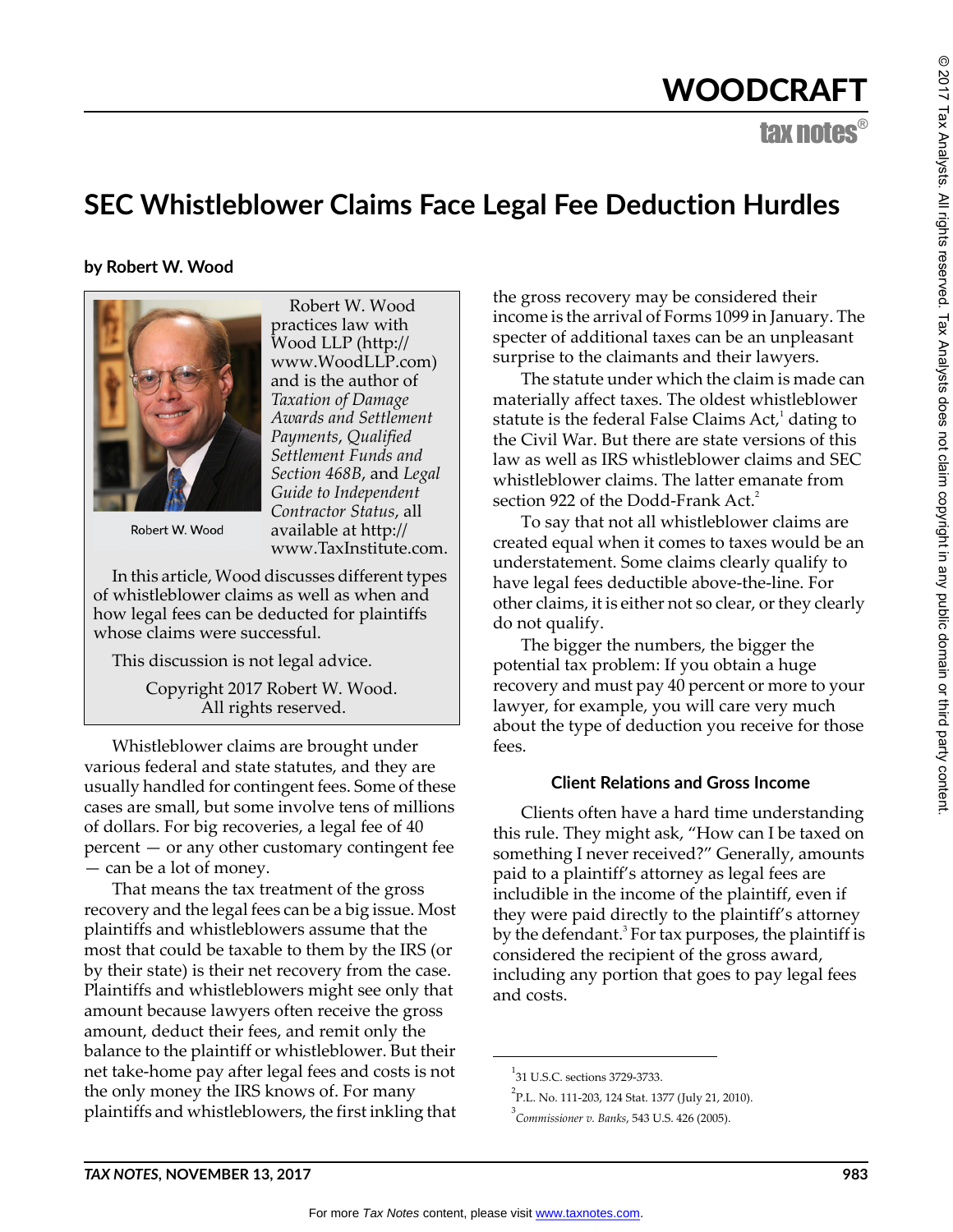The IRS rules for Form 1099 reporting bear this out. Under current Form 1099 reporting regulations, a defendant or other payor that issues a payment to a plaintiff and a lawyer must issue *two* Forms 1099. The lawyer should receive one Form 1099 for 100 percent of the money actually paid to him. The client should receive one, too, also for 100 percent.

The lawyer's Form 1099 may be for gross proceeds, with the amount included in Box 14 of Form 1099-MISC. Lawyers should note that this is the best reporting for the lawyer. Money paid to a lawyer and reported as gross proceeds is not classified as income. Some of it may be income, of course, but it could also be for a real estate closing or some other client purpose.

The client, however, will invariably receive a Form 1099-MISC that reports 100 percent of the money in either box 3 (other income) or box 7 (non-employee compensation). Box 7 tends to be the more feared of the two. After all, it suggests that self-employment taxes could (also) be due on the amount.

Dollars reported in either box 3 or box 7 on a Form 1099-MISC usually mean that the plaintiff or whistleblower has that amount of gross income. When you receive a Form 1099 reporting income in box 3 or box 7, you must put the full amount on your tax return. Not every Form 1099 is correct, is ordinary income, or is necessarily income at all.

In many other contexts, plaintiffs receive Forms 1099, which they must explain. For example, plaintiffs who are seriously injured and should receive compensatory lawsuit proceeds tax-free for their physical injuries may still receive a Form 1099. In those cases, plaintiffs can report the amount on their tax return and explain why the Form 1099 they received was erroneous. They may note in their tax return that the payment was made because of personal physical injuries, so it should be excluded from their income under section 104.

Plaintiffs and whistleblowers obviously do not have that argument, because they are generally required to report the gross payment as their income. The question is how the plaintiff or whistleblower deducts the legal fees and costs. Plainly, they do not want to pay tax on the portion of their recoveries paid to their attorneys.

Successful whistleblowers might not mind paying tax on their *net* recoveries, but paying taxes on money their lawyers receive has long been controversial. Some readers may remember the tax controversies from the late 1980s that ran all the way up to 2005. Different courts around the country treated legal fees differently.

Some courts held that if a plaintiff received only 60 percent of a settlement, the 40 percent paid to his lawyer simply wasn't the plaintiff's gross income in the first place. In that happy event, there was no need to talk about tax deductions. Plaintiffs and whistleblowers understood being taxed on the net they received — and, frankly, it seemed to be common sense.

However, in *Banks*,<sup>4</sup> the Supreme Court resolved a bitter circuit court split about the tax treatment of attorney fees. The Court held — in general, at least — that the plaintiff has 100 percent of the income and must *somehow* deduct the legal fees. (The word "somehow" is important.)

In 2004, just months before the Supreme Court decided *Banks*, Congress added an above-the-line deduction for attorney fees, but only for some types of cases. The above-the-line deduction applies to any claims under: the federal False Claims Act; the National Labor Relations Act; the Fair Labor Standards Act; the Employee Polygraph Protection Act of 1988; the Worker Adjustment and Retraining Notification Act; certain provisions of the Civil Rights Act of 1991; the Congressional Accountability Act of 1995; the Age Discrimination in Employment Act of 1967; the Rehabilitation Act of 1973; the Employee Retirement Income Act of 1974; the Education Amendments of 1972; the Family and Medical Leave Act of 1993; the Civil Rights Act of 1964; the Fair Housing Act; the Americans with Disabilities Act of 1990; chapter 43 of title 38 of the U.S. Code; and sections 1977, 1979, and 1980 of the Revised Statutes.

The above-the-line deduction also applies to any claim under any provision of federal, state, or local law — whether statutory, regulatory, or common law — that provides for the enforcement of civil rights or regulates any aspect of the

<sup>4</sup> *Id.*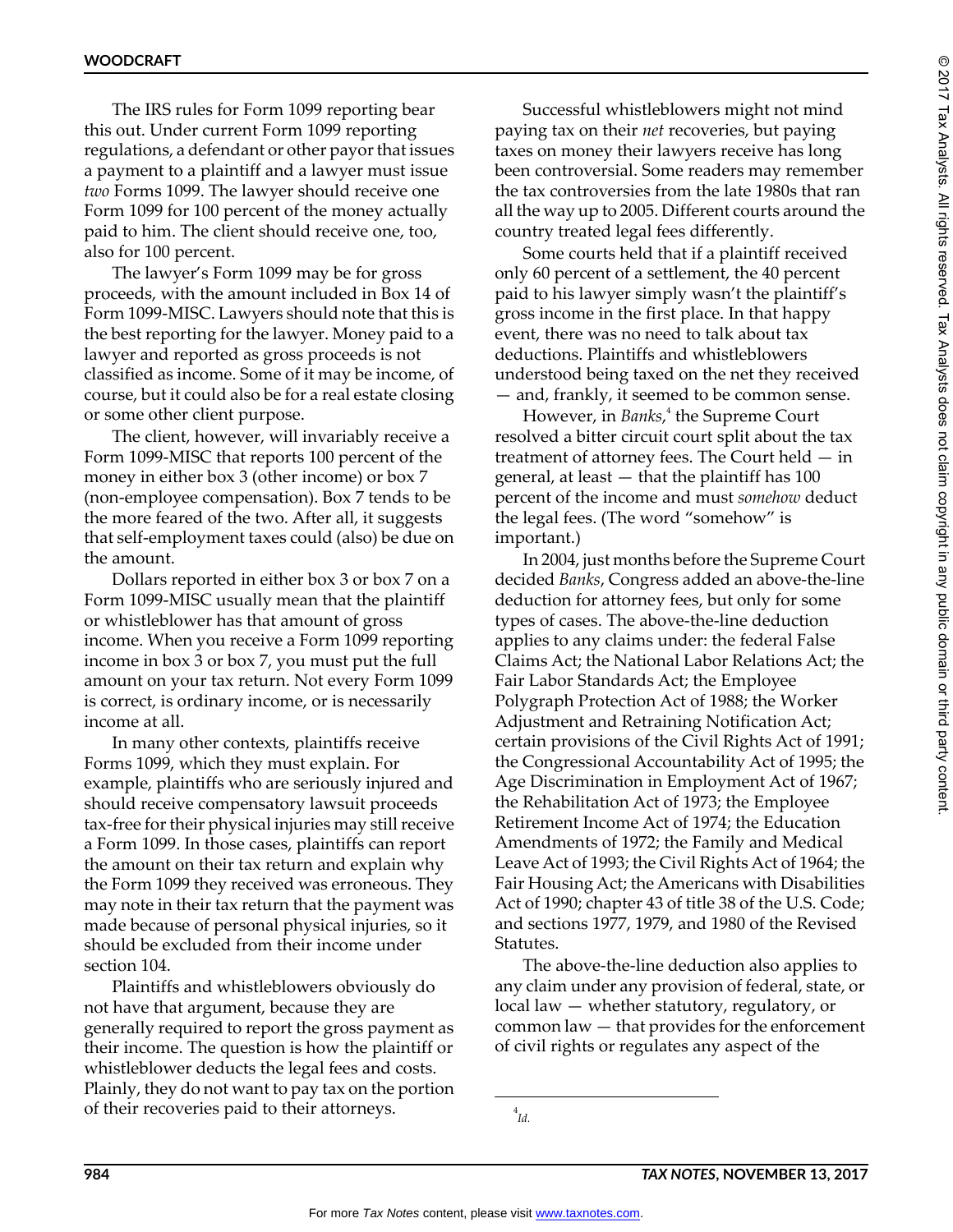**WOODCRAFT**

employment relationship. Beyond that, a deduction for attorney fees and costs would be a miscellaneous itemized — that is, below-the-line — deduction under section 212. An above-the-line deduction is similar to an adjustment to income, so for all purposes, your adjusted gross income is reduced.

There is no haircut for 2 percent for an abovethe-line deduction and no phase-out of your deduction based on the size of your income. Moreover, there is no extra tax under the alternative minimum tax. An above-the-line deduction, as a matter of tax mathematics, is like not having the lawyer fee income in the first place. Once the client understands that despite the holding in *Banks*, they are really only taxed on their net, they are relieved.

In contrast, a below-the-line deduction faces all those limitations. It is aggregated with your other itemized deductions. The 2 percent threshold can really hurt, as can the phase-out that starts with surprisingly little income. These limits can cut deep: Think recoveries (and legal fees) in the millions.

Arguably, and worst of all, the AMT can mean no deduction. That is why, in some famous cases, "successful" plaintiffs have actually lost money after attorney fees and taxes.<sup>5</sup> Running some tax calculations both ways (with above- and belowthe-line deductions) can bring the point home in stark terms with almost any set of numbers. In short, the distinction between above-the-line and below-the-line can be momentous.

#### **SEC Claims**

Section 62(a)(20) was enacted as part of the American Jobs Creation Act of 2004. It allows taxpayers to deduct above-the-line attorney fees and court costs paid by the taxpayer "in connection with any action involving a claim of unlawful discrimination." The term "unlawful discrimination" for the purposes of section  $62(a)(20)$  is statutorily defined in section  $62(e)$ .

The law also allows for the deduction of legal fees connected with many *federal* whistleblower statutes. Section 62(a)(21) allows for the

deduction of legal fees incurred in connection with federal tax whistleblower actions that result in *qui tam* awards from the IRS. Under section  $62(a)(20)$ , any action brought under the federal False Claims Act<sup>6</sup> is a claim of unlawful discrimination and can therefore qualify for an above-the-line deduction of legal fees.<sup>7</sup>

However, no part of section 62(a) or section 62(e) explicitly includes SEC whistleblower claims within the ambit of section 62. Indeed, there are at least some indications that when Dodd-Frank was being considered, some Senate staff working on the bill specifically acknowledged that Dodd-Frank did not qualify for an above-the-line deduction.<sup>8</sup> Moreover, in 2013, a former SEC senior counsel similarly suggested that Dodd-Frank does not qualify under section  $62(a)(20)$ .

If you are a tax adviser, that information may not be conclusive, but it is worrisome. Of course, there can sometimes be an overlap. For example, whistleblower claims often arise out of employment. In my experience, many SEC whistleblowers were employed by the companies whose conduct they reported.

There is also a broad, "catch-all" provision of section 62(e)(18), which says that a claim of unlawful discrimination includes a claim under any provision of state law "regulating any aspect of the employment relationship including . . . [any provision] *prohibiting the discharge of an employee, the discrimination against an employee, or any other form of retaliation or reprisal against an employee for asserting rights or taking other actions permitted by law*" (emphasis added).<sup>10</sup>

This language in section 62(e)(18) is nearly identical to the language in section 62(e)(17). Section 62(e)(17) provides that legal fees for suits involving claims of retaliation against whistleblowers in violation of any federal whistleblower protection laws can qualify for the

<sup>5</sup> *Spina v. Forest Preserve Dist. of Cook County*, 207 F. Supp.2d 764 (N.D. Ill. 2002).

<sup>6</sup> 31 U.S.C. sections 3729-3733.

 $^7$ Section 62(e)(17).

<sup>8</sup> *See* letter by Harold R. Burke to Mary Schapiro, Chairwoman, Securities and Exchange Commission (Sept. 14, 2010).

<sup>9</sup> *See* Gary Aguirre, "Unfair Tax Liability for Whistleblower Awards Under Dodd-Frank," Government Accountability Project (Apr. 11, 2013).

<sup>&</sup>lt;sup>10</sup>Section 62(e)(18)(ii); *see* Robert W. Wood, "Tax Aspects of Settlements and Judgments," 522 T.M., Part V.G.1., A-63 (2015).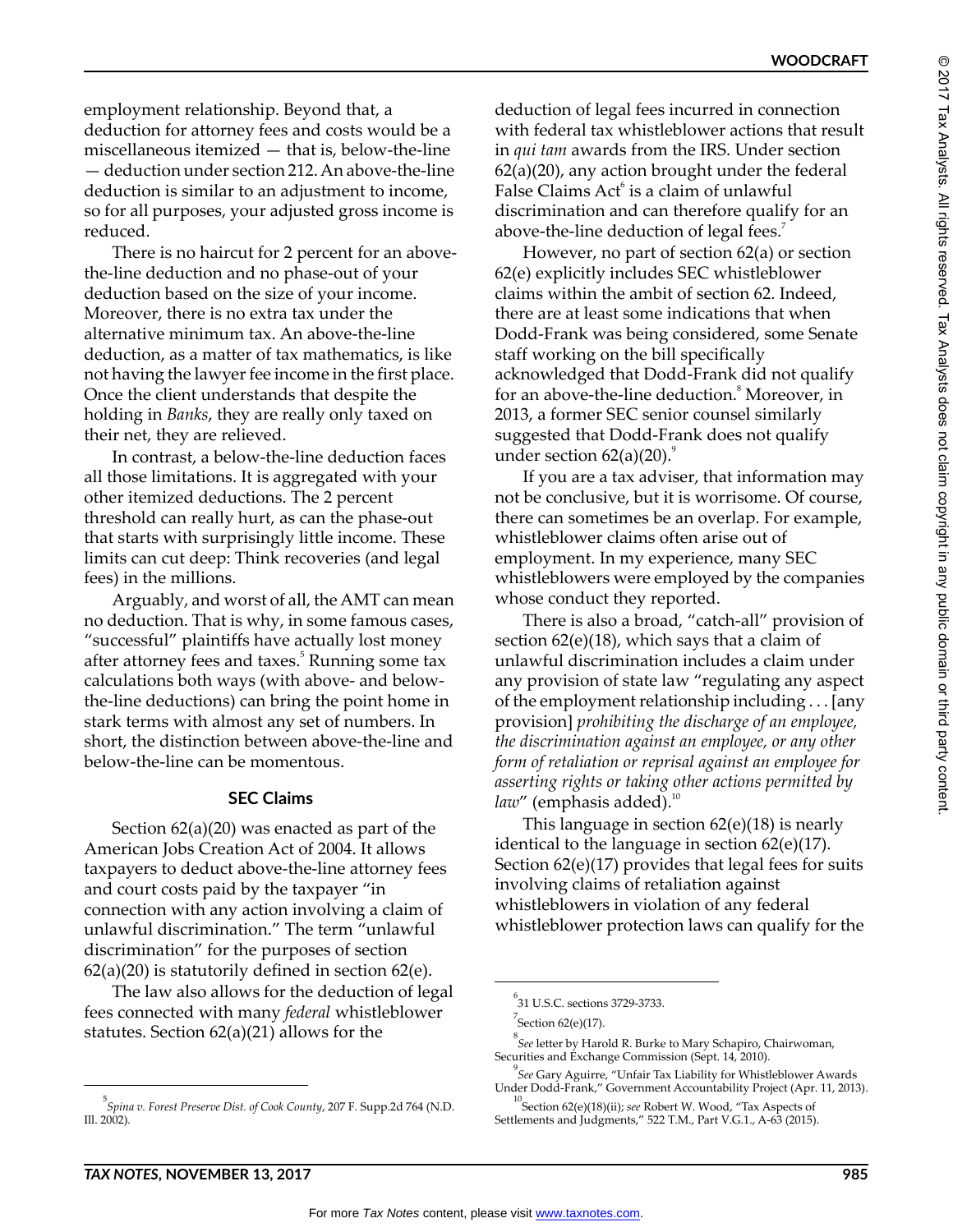above-the-line deduction. The SEC whistleblower rules contain robust whistleblower protections against employment retaliation.<sup>11</sup>

The SEC whistleblower protections created by the Dodd-Frank Act allow other remedies for SEC whistleblowers who have been retaliated against. They may be entitled to reinstatement, double back pay with interest, and compensation for their legal expenses and attorney fees. In fact, if an SEC whistleblower has been retaliated against, there is a strong argument that they can deduct their legal fees above the line.

However, it is less clear whether an SEC whistleblower who has *not* been retaliated against can qualify for the above-the-line deduction. If such a line can be drawn, the public policy implications seem odd. After all, Congress surely hoped to create every incentive possible for SEC whistleblowers to come forward.

Indeed, retaliation is expressly discouraged. It seems perverse to create incentives for whistleblowers to try to *prompt* retaliation against them (or to allege retaliation that did not occur) to qualify for an above-the-line deduction. Nevertheless, under current law, whistleblowers bringing suit might understandably cross their fingers in hopes of at least *some* measure of retaliation. Paradoxically, retaliation might be good if it is the ticket to claiming an above-the-line deduction.

#### **Allocating Among Claims**

The above-the-line deduction is available for any action "involving a claim of unlawful discrimination." But of course, many complaints allege multiple claims. Read literally, the language suggests that if *one* claim in a lawsuit qualifies as a claim of unlawful discrimination, *all* of the legal fees may be deducted under section 62(a)(20). One might make the same observation about an SEC whistleblower's claim of retaliation, however minor that retaliation might be.

However, knowing the IRS, you might reasonably assume that there would be some kind of allocation. That is, if only 10 percent of the case is about "unlawful discrimination," perhaps only 10 percent of the fees would be covered. For example, say you have a tax-free physical injury recovery, but 50 percent of the damages are punitive. With damages that are 50 percent tax free and 50 percent taxable, the legal fees must be divided, too. One generally treats 50 percent of the legal fees as attributable to each part of the case. Therefore, if 50 percent of the damages are tax free, so are 50 percent of the legal fees.

That means there is no need to include the taxfree portion in income to try to deduct it. The punitive damages are taxable, and the 50 percent of the legal fees attributable to those damages are also income to the plaintiff. So the plaintiff must report the *gross* amount of punitive damages (including the legal fees) and then *deduct* the fees.

That usually means a miscellaneous itemized deduction, which is treated unfavorably. One potential answer is a non-pro-rata allocation of legal fees. The IRS says that the presumptive allocation of fees is pro rata. But you may have another allocation if you can support it. For example, suppose 90 percent of the lawyer time in the case was devoted to compensatory damages, with only 10 percent spent on punitive damages. If lawyer bills and declarations support that breakdown, it could mean large tax savings. Anything better than 50/50 might help.

#### **Allocating SEC Claims**

Considering that background, then, should legal fees in SEC and other whistleblower recoveries be allocated in some way? Say, for example, an SEC whistleblower collects \$10 million, allocated as follows: 90 percent from the target's bad conduct exposed in the claim and 10 percent for retaliation against the employeewhistleblower. Does this suggest an above-theline deduction for 10 percent of the legal fees and a miscellaneous itemized deduction for 90 percent of the fees?

It should not, in my opinion. I worried about this issue in 2004, when the above-the-line deduction was enacted.<sup>12</sup> However, since then I have seen no suggestion that the IRS would require it. I have also not encountered other

<sup>11</sup>*See* Dodd-Frank Act section 922(h), codified as 15 U.S.C. section 78u-6(h).

<sup>12</sup>*See* Wood, "Jobs Act Attorney Fee Provision: Is it Enough?" *Tax Notes*, Nov. 15, 2004, p. 961.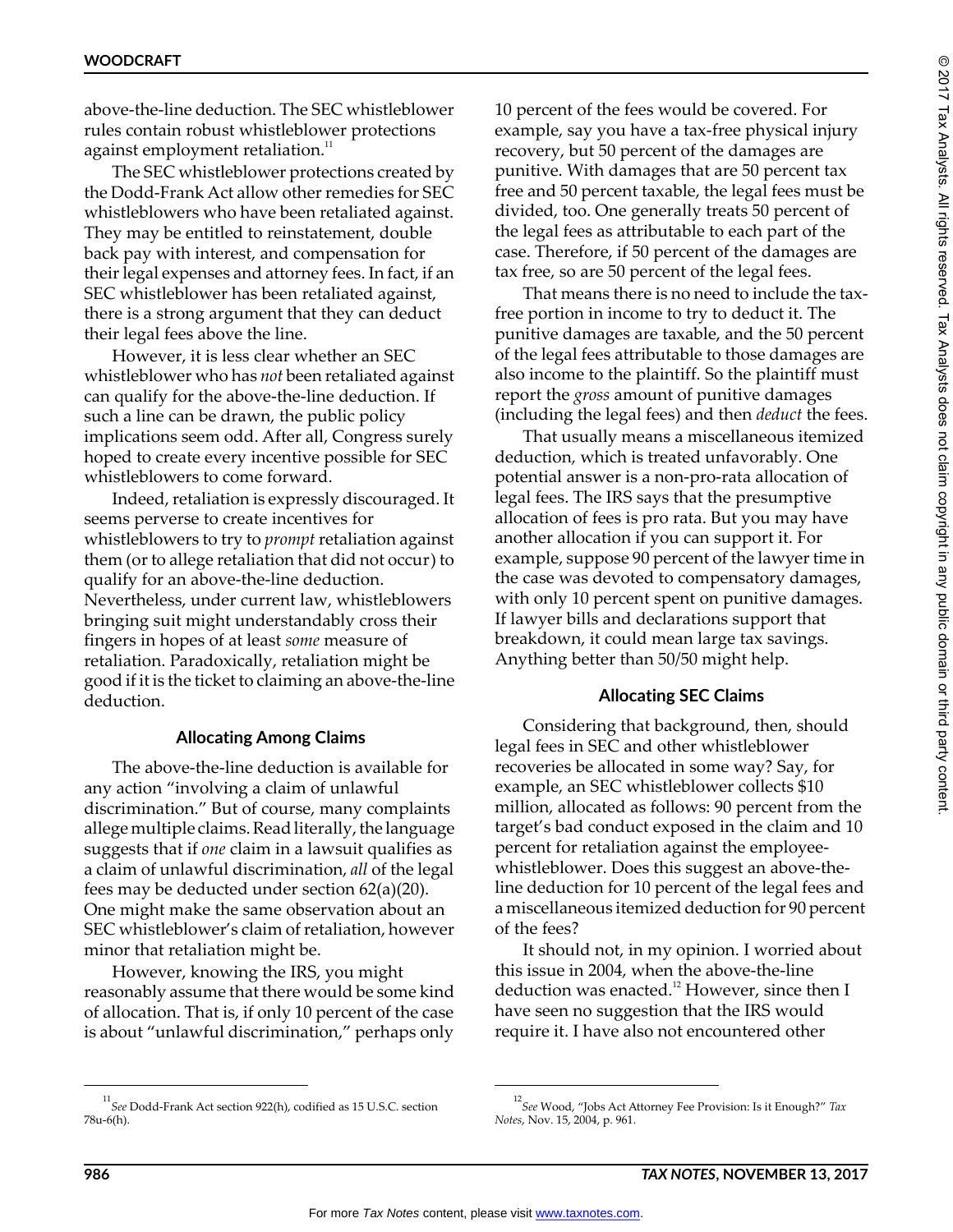practitioners who seem worried about it. When one claim qualifies for an above-the-line deduction under section  $62(a)(20)$ , I think it is likely that *all* legal fees allocable to taxable recoveries can be deducted above the line.<sup>13</sup>

The IRS has provided at least one indication that it would agree. In FAA 20133501F, the IRS described section 62(e)(18) as providing "an above-the-line deduction for attorney's fees and costs incurred in an action or proceeding *involving any aspect of the employment relationship*" (emphasis added). At the very least, this language seems to suggest a liberal application of section 62(e)(18) for actions in which at least one claim involves the employment relationship.

More generally, 13 years have elapsed since the above-the-line deduction was enacted. In that time, I have seen large numbers of legal fee deductions claimed, audited, and disputed. In my experience, the IRS in the field interprets the above-the-line liberally, which seems to me to be entirely appropriate.

Moreover, I have not seen a single case in which the IRS has tried to allocate legal fees between above-the-line qualifying fees (such as employment) and other legal fees. I have seen cases in which the issue could have been raised but was not. It is true that SEC whistleblower claims might be viewed differently, given the statute. But hopefully they will not be.

#### **Deductibility Limits**

One detail of the above-the-line deduction that is easy to miss concerns gross income. Typically, a cash-basis taxpayer is eligible to claim a deduction in the year the underlying payment was made.<sup>14</sup> However, section  $62(a)(20)$  limits the available deduction to the income derived from the underlying claim in the same tax year.

Thus, a deduction allowable under section  $62(a)(20)$  cannot offset income derived from any other source or received in any other year. This is usually not a problem, but it occasionally can be. For example, when there is a mixture of hourly

13 *See also* Wood, "Tax Aspects of Settlements and Judgments," 522 T.M, Part V.G.2., A-64 (2015).

and contingent fees, the issues can be thorny and may require professional help.

#### **Trade or Business**

Before leaving the topic of above-the-line versus below-the-line deductions, it is appropriate to consider another way that taxpayers may qualify for above-the-line deductions. A taxpayer operating a trade or business and incurring legal fees — contingent or otherwise — need not worry about these issues. In a corporation, LLC, partnership, or even proprietorship, business expenses are above-theline deductions.

Some plaintiffs have even argued that they are in the "business" of suing people. This may sound silly in reference to plaintiffs in employment cases, which is where the argument first appears to have surfaced (long before the above-the-line deduction was enacted in 2004).<sup>15</sup> However, it is quite credible in the case of some serial whistleblowers.

Some whistleblowers file multiple claims, and some go on the lecture circuit, especially after their claims bear fruit. There is thus a distinct possibility that a whistleblower can, in a very real sense, be operating a business. A proprietor that is, a taxpayer operating a business without a legal entity — reports income and loss on Schedule C to his Form 1040.

To be sure, you are not likely to want to make a Schedule C argument if you have a good argument for a statutory above-the-line deduction, because Schedules C are historically more likely to be audited than almost any other return or portion of a return. In part, this is because of the hobby loss phenomenon in which expenses usually exceed income. It is also partly because of selfemployment taxes: Placing income on a Schedule C usually means self-employment income, and the tax hit on that alone can be 15.3 percent. Over the wage base, of course, the rate drops to 2.9 percent.

Even so, most whistleblowers and plaintiffs do not want to add self-employment tax to the taxes they are already paying. Still, when it comes to deducting legal fees, the Schedule C deserves at least a mention. Plaintiffs or whistleblowers who

<sup>14</sup>Section 461(a); and reg. section 1.461-1(a)(1). <sup>15</sup>*See, e.g.*, *Alexander v. Commissioner*, 72 F.3d 938 (1st Cir. 1995).